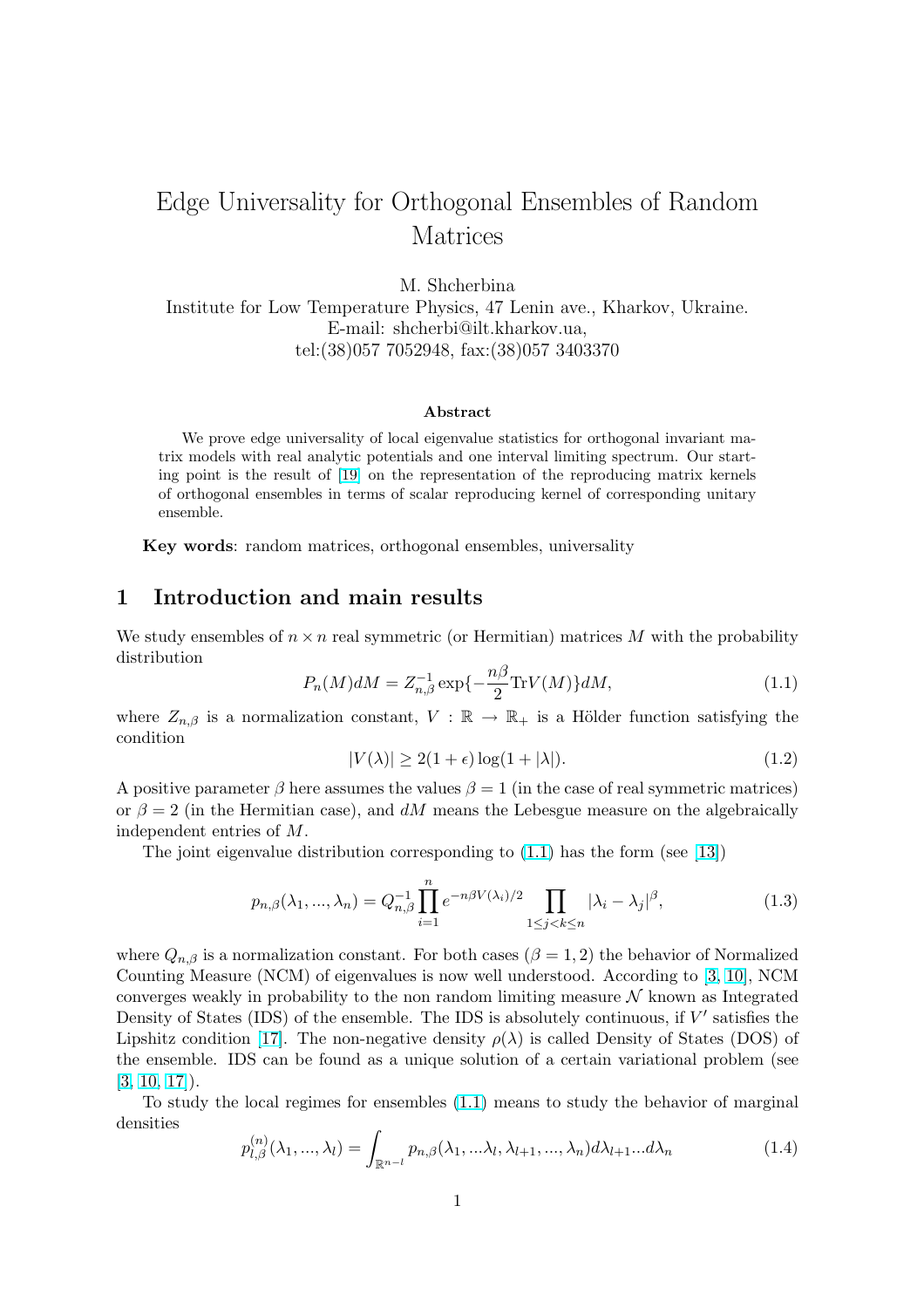<span id="page-1-0"></span>in the scaling limit, when  $\lambda_i = \lambda_0 + x_i/n^{\kappa}$   $(i = 1, ..., l)$ , and  $\kappa$  is a constant, depending on the behavior of DOS  $\rho(\lambda)$  in a small neighborhood of  $\lambda_0$ . If  $\rho(\lambda_0) \neq 0$ , then  $\kappa = 1$ , if  $\rho(\lambda_0) = 0$ and  $\rho(\lambda) \sim |\lambda - \lambda_0|^\alpha$ , then  $\kappa = 1/(1+\alpha)$ . The universality conjecture states that the scaling limits of all marginal densities are universal, i.e. do not depend on V and depend only on  $\alpha$ and  $\beta$ . One of the most known quantity probing the local regime is the gap probability, i.e., the probability that there is no eigenvalues in the interval  $\Delta_n(a,b) = [\lambda_0 + a/n^{\kappa}, \lambda_0 + b/n^{\kappa}]$ 

$$
E_{n,\beta}(\Delta_n(a,b)) = \mathbf{E}\bigg\{\prod_{k=1}^k (1 - \mathbf{1}_{\Delta_n(a,b)}(\lambda_i))\bigg\}.
$$
 (1.5)

Thus, results on the universality of local eigenvalue statistics usually include proofs of universality of the gap probability.

For unitary ensembles all marginal densities can be represented (see [13]) in terms of so called reproducing kernel

$$
K_n(\lambda, \mu) = \sum_{l=0}^{n-1} \psi_l^{(n)}(\lambda) \psi_l^{(n)}(\mu).
$$
 (1.6)

where

$$
\psi_l^{(n)}(\lambda) = \exp\{-nV(\lambda)/2\}p_l^{(n)}(\lambda), \ l = 0, ..., \tag{1.7}
$$

and  $\{p_l^{(n)}\}$  $\{n\}_{n=0}^n$  are orthogonal polynomials on R associated with the weight  $w_n(\lambda) = e^{-nV(\lambda)}$ , i.e.,

$$
\int p_l^{(n)}(\lambda)p_m^{(n)}(\lambda)w_n(\lambda)d\lambda = \delta_{l,m}.
$$
\n(1.8)

In particular,

$$
E_{n,2}(\Delta_n(a,b)) = \det\{1 - K_{\Delta_n(a,b)}\},\,
$$

where det $\{ \dots \}$  is the Fredholm determinant and  $K_{\Delta_n(a,b)}$  is the integral operator with the kernel (1.6) in  $L^2(\Delta_n(a,b))$ . Hence, the problem to study marginal distributions is replaced by the problem to study the reproducing kernel  $K_n$  in the scaling limit.

The problem was solved in many cases. For example, in the bulk case  $(\rho(\lambda_0) \neq 0)$  it was shown in [14] (see also [16]) that for a general class of V (the third derivative is bounded in the some neighborhood of  $\lambda_0$ ) the scaled reproducing kernel converges uniformly to the sinkernel. This result for the case of real analytic  $V$  was obtained also in [5]. The universality of the reproducing kernel [in t](#page-14-0)he bulk for very general conditions on the potential V was proved recently a[lso](#page-14-0) in [12].

Universality near the edge, i.e., the case when  $\lambda_0$  is the edge poi[nt](#page-13-0) of the spectrum and  $\rho(\lambda) \sim |\lambda - \lambda_0|^{1/2}$ , as  $\lambda \sim \lambda_0$ , was studied in [5]. It was proved that

$$
\lim_{n \to \infty} \frac{1}{n^{2/3}\gamma} K_{n,2}(\lambda_0 + s_1/n^{2/3}\gamma, \lambda_0 + s_2/n^{2/3}\gamma) = Q_{Ai}(s_1, s_2),
$$

where

$$
Q_{Ai}(s_1, s_2) = \frac{Ai(s_1)Ai'(s_2) - Ai'(s_1)Ai(s_2)}{s_1 - s_2} = \int_0^\infty Ai(s_1 + t)Ai(s_2 + t)dt.
$$
 (1.9)

This result for GUE  $(V(\lambda) = \lambda^2/2)$  was obtained in [24]. There are also results on universality near the extreme point, where  $\rho(\lambda) \sim (\lambda - \lambda_0)^2$ , as  $\lambda \sim \lambda_0$  (see [4] for real analytic V and [18] for general  $V$ ).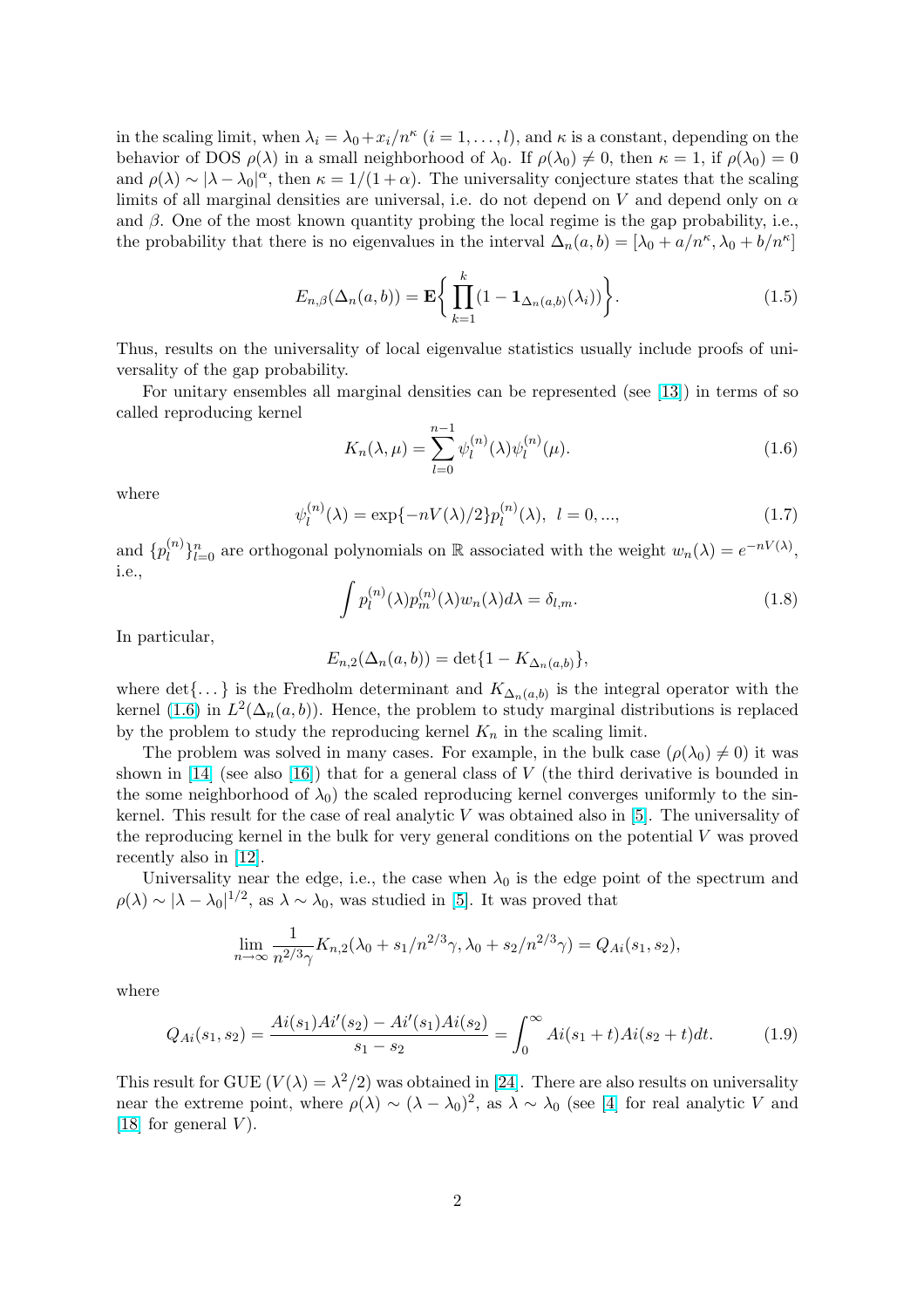<span id="page-2-0"></span>For orthogonal ensembles ( $\beta = 1$ ) the situation is more complicated. Instead of (1.6) we need to use the matrix kernel

$$
\widehat{K}_n(\lambda,\mu) = \begin{pmatrix} S_n(\lambda,\mu) & S_n d(\lambda,\mu) \\ IS_n(\lambda,\mu) - \epsilon(\lambda - \mu) & S_n(\mu,\lambda) \end{pmatrix}.
$$
\n(1.10)

Here

$$
S_n(\lambda, \mu) = -\sum_{i,j=0}^{n-1} \psi_i^{(n)}(\lambda) (\mathcal{M}^{(0,n)})_{i,j}^{-1} (n \epsilon \psi_j^{(n)}) (\mu), \tag{1.11}
$$

where  $\psi_i^{(n)}$  $i^{(n)}$  are defined by (1.7)-(1.8) and the matrix  $\mathcal{M}^{(0,n)}$  is defined as

$$
M_{j,l} = n(\psi_j^{(n)}, \epsilon \psi_l^{(n)}); \quad \mathcal{M}^{(0,\infty)} = \{M_{j,l}\}_{j,l=0}^{\infty}; \quad \mathcal{M}^{(0,n)} = \{M_{j,l}\}_{j,l=0}^{n-1},\tag{1.12}
$$

where  $\epsilon$  is the integral ope[rator with](#page-1-0) the kernel

$$
\epsilon(\lambda) = \frac{1}{2}\text{sign}(\lambda); \quad \epsilon f(\lambda) = \int \epsilon(\lambda - \mu)f(\mu)d\mu.
$$
 (1.13)

The symbol d in (1.10) denotes the differentiating with respect to  $\mu$ , and  $IS_n(\lambda, \mu)$  means the composition of operators  $\epsilon$  and  $S_n$ . Similarly to the hermitian case all marginal densities can be expressed in terms of the kernel  $K_n$  (see [23]). In particular, the gap probability has the form

$$
E_{n,1}(\Delta_n(a,b)) = \det^{1/2}(1 - \widehat{K}_n(\Delta_n(a,b))), \qquad (1.14)
$$

where  $\widehat{K}_n(\Delta_n(a, b))$  is an integral operator from  $L^2(\Delta_n(a, b)) \oplus L^2(\Delta_n(a, b))$  $L^2(\Delta_n(a, b)) \oplus L^2(\Delta_n(a, b))$  to itself defined by the matrix kernel (1.10) and det means it Fredholm determinant. The matrix kernel (1.10) was introduced first in [9] for circular ensemble and then in [13] for orthogonal ensembles. The scalar kernels of (1.10) could be defined in principle in terms of any family of polynomials complete in  $L_2(\mathbb{R}, w_n)$  (see [23]), but usually the families of skew orthogonal polynomials were used (see [13] and references therein). Unfortunately, using of [sk](#page-13-0)ew orthogonal polynomials for general V rises serio[us](#page-13-0) technical difficulties.

The main technical obstacle to study the kernel (1.11) defined in terms of orthogonal polynomialsis that there i[s no](#page-14-0) uniform bound for  $||(\mathcal{M}^{(0,n)})^{-1}||$ . According to Widom (see [25]), if t[he p](#page-13-0)otential V is a rational function, then to control  $(\mathcal{M}^{(0,n)})^{-1}$  it is enough to control the inverse of some matrix of fixed size depending of  $V$  (e.g. if  $V$  is polynomial of degree 2m, then we should control some  $(2m - 1) \times (2m - 1)$  matrix). In the paper [6] by constructing of the exact expressions for the entries of the Widom matrix, it was shown that [it is](#page-14-0) invertible in the case  $V(\lambda) = \lambda^{2m}$ . This allowed to prove bulk universality for the case  $V(\lambda) = \lambda^{2m} + n^{-1/2m} a_{2m-1} \lambda^{2m-1} + \dots$  (in our notations). The same approach was used in [7] to prove edge universality and in [8] to prove bulk and edge universality (incl[ud](#page-13-0)ing the case of hard edge) for the Laguerre type ensembles with monomial  $V$ . In the papers [20, 21] universality in the bulk and near the edges were studied for V being an even quatric polynomial. The most general result for the moment was obtained in [19], where it was sho[w](#page-13-0)n that in the one interval case the [m](#page-13-0)atrix, which we need to control, is of rank one. This allowed to study any real analytical potential with one interval support and to simplify [conside](#page-14-0)rably the proof. In the present paper we will use the result of [19] to prove that up to some small terms (which do not contribute in [th](#page-14-0)e limit) the kernel  $S$  is the same that for GOE case (see Lemma 1). This allows us to use the method of [24] to prove universality of limiting kernels near the edges. The only difference with [24] is that we use asymptotic of orthogonal polynomials of [5], instead of classical asymptotic of Hermit[e p](#page-14-0)olynomials.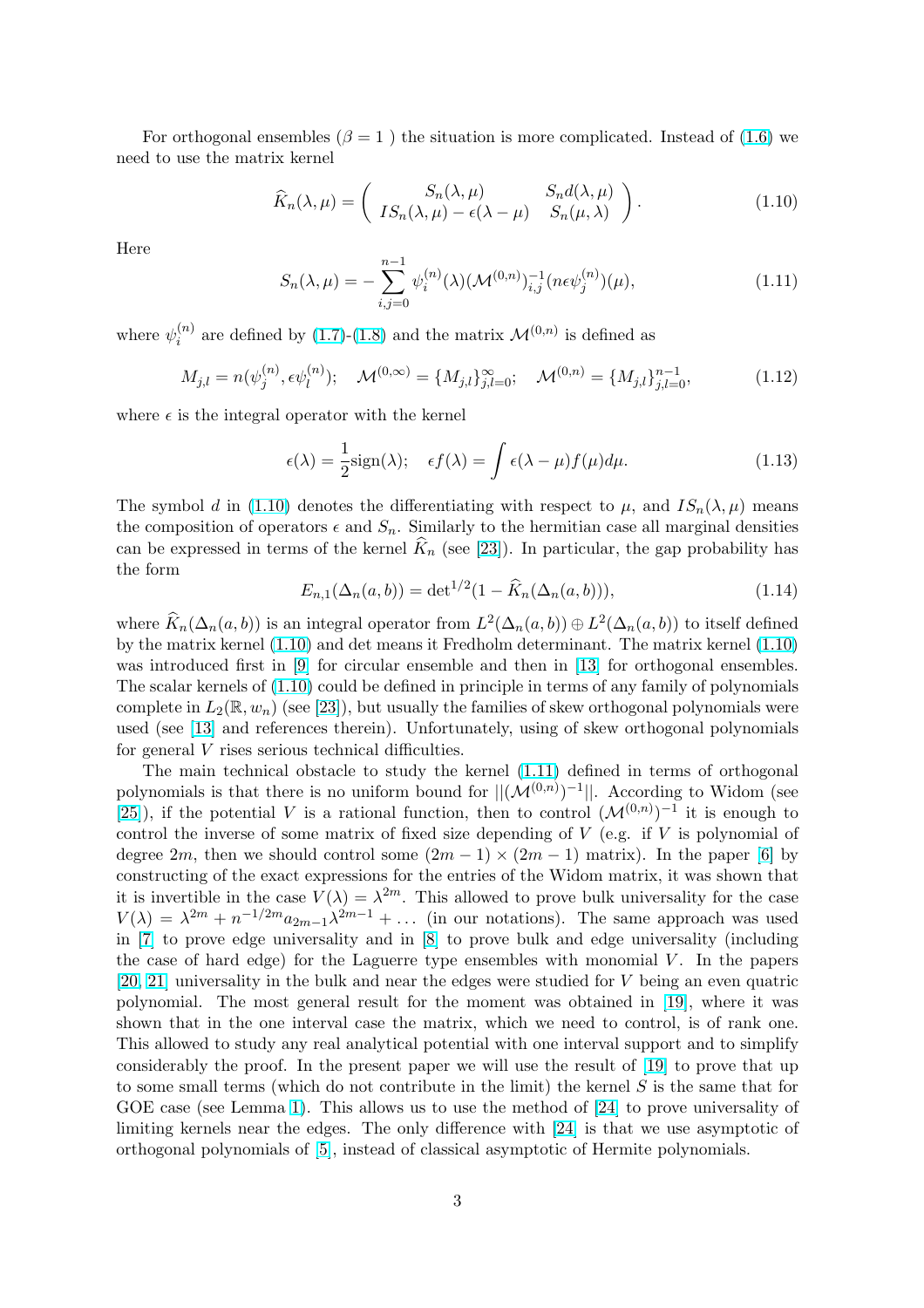<span id="page-3-0"></span>One more difficulty of real symmetric matrix models appears when we study the gap probability (1.14). It is easy to see that the integral operator with the kernel  $\widehat{K}_n(2+x/\gamma n^{2/3}, \lambda_0+\lambda_0)$  $y/\gamma n^{2/3}$  defined in (1.10) is not a trace class operator in  $L^2(s,\infty) \oplus L^2(s,\infty)$  (recall that  $A: \mathcal{H}_1 \to \mathcal{H}_2$  is a trace class operator if  $||A||_1 := \text{Tr} (A^*A)^{1/2} < \infty$ ). To take care of this problem we follow the approach of [24] and use weighted  $L^2$  spaces. If we take any w such that  $w^{-1} \in L^1$  and w grows at infinity not faster than exponent, then  $\widehat{K}_n$  is a Hilbert-Schmidt operator on  $L^2(s,\infty; w) \oplus L^2(s,\infty; w^{-1})$  $L^2(s,\infty; w) \oplus L^2(s,\infty; w^{-1})$  $L^2(s,\infty; w) \oplus L^2(s,\infty; w^{-1})$ . The diagonal entries of  $\widehat{K}_n$  are finite rank, hence trace class. Now the definition of determinant extends to Hilbert-Schmidt operator matrices  $\hat{T}$  with trace class diagonal entries [by s](#page-14-0)etting

$$
\det(I - \widehat{T}) = \det_2(I - \widehat{T})e^{-\text{Tr}\,\widehat{T}},
$$

where Tr denotes the sum of the traces of the diagonal entries of  $\hat{T}$  and the det<sub>2</sub> is the regularized 2-determinant, defined for the Hilbert-Schmidt operator T with eigenvalues  $t_k$  as

$$
\det_2(I - \widehat{T}) = \prod (1 - t_k)e^{t_k}
$$

(see [11], Section IV.2). It follows from the identity for 2-determinant

$$
\det_2(I - \widehat{T}_1)(I - \widehat{T}_2)e^{\text{Tr}\,\widehat{T}_1\widehat{T}_2} = \det_2(I - \widehat{T}_1)\det_2(I - \widehat{T}_2)
$$

that [for](#page-13-0) this extended definition we still have the relation

$$
\det(I - \widehat{T}_1)(I - \widehat{T}_2) = \det(I - \widehat{T}_1)\det(I - \widehat{T}_2)
$$

Moreover, if the sequence of the Hilbert-Schmidt operators  $\{T_n\}$  on  $L^2(s,\infty;w) \oplus L^2(s,\infty;w^{-1})$ with trace class diagonal entries converges to  $T$  in the corresponding Hilbert-Schmidt norm, then  $\det_2(I - \hat{T}_n) \to \det_2(I - \hat{T})$  as  $n \to \infty$  (see [11], Section IV.2). Hence, to study the limit of the gap probability (1.14) it is enough to prove the convergence of the properly scaled entries of the matrix kernel (1.10) to some limiting kernel in the trace norm.

An important observation which helps to estimate the trace norms of different operators was done in [24]. Consider a rank one kernel  $u(x)v(y)$  $u(x)v(y)$ , where  $u \in L^2(s,\infty;w_2)$  and  $v \in$  $L^2(s,\infty;w_1^{-1})$  $L^2(s,\infty;w_1^{-1})$  $L^2(s,\infty;w_1^{-1})$  $L^2(s,\infty;w_1^{-1})$  and  $u\otimes v: L^2(s,\infty;w_1)\to L^2(s,\infty;w_2)$ 

$$
(u \otimes v h)(x) = u(x) \int_{s}^{\infty} h(y)v(y)dy.
$$
 (1.15)

Then we have

$$
||u \otimes v||_1 \le ||u||_{L^2(w_2)} ||v||_{L^2(w_1^{-1})}.
$$
\n(1.16)

Here and below we denote by  $||.||_{L^2(w)}$  the standard norm in  $L^2(s,\infty;w)$ :

$$
||u||_{L^{2}(w)}^{2} := \int_{s}^{\infty} |u(x)|^{2} w(x) dx.
$$

Now let us state our main conditions.

**C1.** The support  $\sigma$  of IDS of the ensemble consists of a single interval:

$$
\sigma = [-2, 2].
$$

**C2.**  $V(z)$  satisfies (1.2) and is an even analytic function in

$$
\Omega[d_1, d_2] = \{ z : -2 - d_1 \leq \Re z \leq 2 + d_1, \ |\Im z| \leq d_2 \}, \quad d_1, d_2 > 0. \tag{1.17}
$$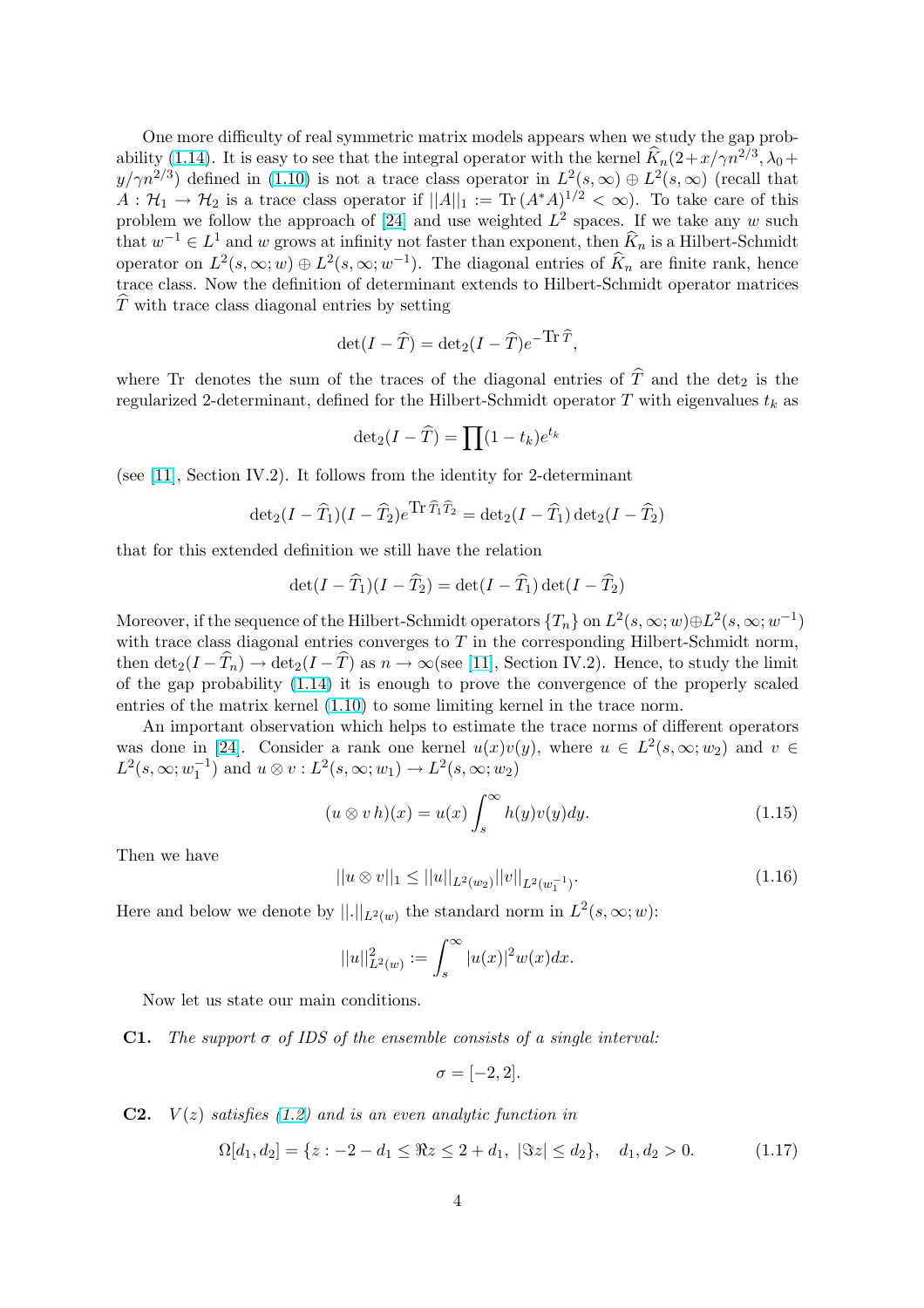- <span id="page-4-0"></span>**C3.** DOS  $\rho(\lambda)$  is strictly positive in the internal points  $\lambda \in (-2, 2)$  and  $\rho(\lambda) \sim |\lambda \pm 2|^{1/2}$ , as  $\lambda \sim \pm 2$ .
- C4. The function

$$
u(\lambda) = 2 \int \log|\mu - \lambda| \rho(\mu) d\mu - V(\lambda)
$$

achieves its maximum if and only if  $\lambda \in \sigma$ .

Note (see [2]) that under conditions **C1-C4** the limiting density of states (DOS)  $\rho$  has the form p

$$
\rho(\lambda) = \frac{1}{2\pi} P(\lambda) \sqrt{4 - \lambda^2} \mathbf{1}_{|\lambda| < 2},\tag{1.18}
$$

where the fun[cti](#page-13-0)on  $P$  can be represented in the form

$$
P(z) = \frac{1}{2\pi} \int_{-\pi}^{\pi} \frac{V'(z) - V'(2\cos y)}{z - 2\cos y} dy.
$$
 (1.19)

If V is a polynomial of 2mth degree, then it is evident that  $P(z)$  is a polynomial of  $(2m-2)$ th degree, and conditions C3 guarantee that

$$
|P(z)| \le C, \quad z \in \Omega[d_1/2, d_2/2], \quad P(\lambda) \ge \delta > 0, \quad \lambda \in [-2, 2]. \tag{1.20}
$$

We will use also that under conditions C1-C4 the entries of semi infinite Jacoby matrix  $\mathcal{J}^{(n)}$ , generated by the recursion relations for orthogonal polynomials (1.8)

$$
J_{l+1}^{(n)}\psi_{l+1}^{(n)}(\lambda) + q_l^{(n)}\psi_l^{(n)}(\lambda) + J_l^{(n)}\psi_{l-1}^{(n)}(\lambda) = \lambda \psi_l^{(n)}(\lambda), \quad J_0^{(n)} = 0, \quad l = 0, \dots \tag{1.21}
$$

satisfy the relations (see [1, 2]):  $q_l^{(n)} = 0$  and

$$
\left| J_{n+k}^{(n)} - 1 - \frac{k}{2nP(2)} \right| \le C \frac{|k|^2 + n^{2/3}}{n^2}, \quad |k| \le 2n^{1/2}, \tag{1.22}
$$

where P is defined by (1.19). Here and everywhere below we denote by  $C, C_0, C_1, c, ...$  positive n-independent constants (different in different formulas).

To formulate our main result we need also to introduce the scaled kernels:

$$
S_n(x, y) = (n^{2/3}\gamma)^{-1} S_n(2 + x/\gamma n^{2/3}, 2 + y/\gamma n^{2/3}),
$$
  
\n
$$
D_n(x, y) = (n^{2/3}\gamma)^{-2} D_n(2 + x/\gamma n^{2/3}, 2 + y/\gamma n^{2/3}),
$$
  
\n
$$
I_n(x, y) = I_n(2 + x/\gamma n^{2/3}, 2 + y/\gamma n^{2/3}),
$$
  
\n
$$
K_n(x, y) = (n^{2/3}\gamma)^{-1} K_n(2 + x/\gamma n^{2/3}, 2 + y/\gamma n^{2/3}),
$$
\n(1.23)

where  $S_n$  is defined by (1.11),  $K_n$  is defined in (1.6) and  $\gamma = P^{2/3}(2)$ , with P defined by (1.19). Observe that the determinant in (1.14) is the same if we replace the interval  $(2 + s/n^{2/3}, \infty)$ by  $(s, \infty)$  and the kernel  $K_n$  by

$$
\widehat{\mathcal{K}}_n(x,y) = \begin{pmatrix} \mathcal{S}_n(x,y) & \mathcal{D}_n(x,y) \\ \mathcal{I}_n(x,y) - \epsilon(x-y) & \mathcal{S}_n(y,x) \end{pmatrix}.
$$
 (1.24)

**Theorem 1** Consider an orthogonal ensemble of random matrices (1.3) with  $\beta = 1$ , and V satisfying conditions  $C1-C4$ . Take  $\gamma$  defined in (1.23). Then for even n we have: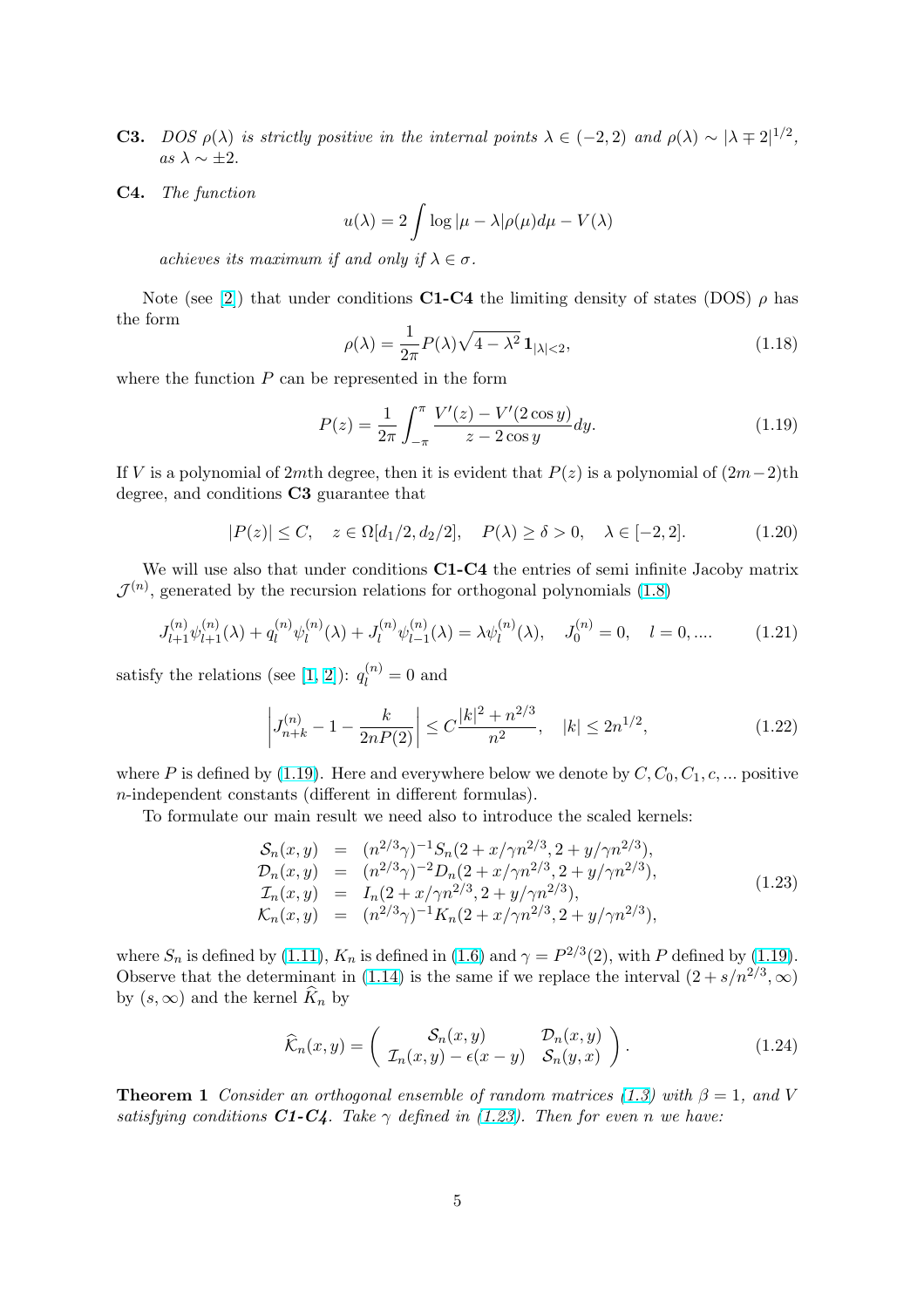<span id="page-5-0"></span>(*i*) if  $p_{l1}^{(n)}$  $\stackrel{(n)}{l_1}$  is the lth marginal of (1.3), then  $n^{l/3}\gamma^{-l}p^{(n)}_{l_1}$  $\binom{n}{l_1}(2+x_1/\gamma n^{2/3},\ldots,2+x_l/\gamma n^{2/3})$ converges uniformly in  $x_j \geq s > -\infty$ ,  $j = 1, ..., l$  to the limits coinciding with that for GOE and given in terms of

$$
\widehat{Q}_{Ai}(x,y) = \lim_{n \to \infty} \widehat{\mathcal{K}}_n(x,y),\tag{1.25}
$$

where  $\mathcal{K}_n$  is defined by (1.23) – (1.24) and

$$
\widehat{Q}_{Ai}(x,y) = \begin{pmatrix} S_{Ai}(x,y) & D_{Ai}(x,y) \\ I_{Ai}(x,y) - \epsilon(x-y) & S_{Ai}(y,x) \end{pmatrix}
$$
(1.26)

with

$$
S_{Ai}(x,y) = Q_{Ai}(x,y) + \frac{1}{2}Ai(x)\left(1 - \int_y^\infty Ai(z)dz\right),
$$
\n
$$
D_{Ai}(x,y) = -\partial_y Q_{Ai}(x,y) - \frac{1}{2}Ai(x)Ai(y),
$$
\n
$$
I_{Ai}(x,y) = -\int_0^\infty Q_{Ai}(z,y)dz + \frac{1}{2}\left(\int_x^x Ai(z)dz + \int_x^\infty Ai(z)dz\right),
$$
\n(1.27)

 $I_{Ai}(x, y) =$ x  $Q_{Ai}(z, y)dz + \frac{1}{2}$ 2  $\overline{y}$  $Ai(z)dz +$ x  $Ai(z)dz \int^{\infty}$  $\overline{y}$ 

and  $Q_{Ai}(x, y)$  of  $(1.9)$ ;

(ii) if  $E_{n,1}$  is the gap probability (1.14) of (1.3), corresponding to the semi-infinite interval  $2 + s/\gamma n^{2/3}, \infty$ , then

$$
\lim_{n \to \infty} E_{n,1}\left(\left(2 + s/\gamma n^{2/3}, \infty\right)\right) := E_1^{(edge)}(s) = \det^{1/2}(I - \widehat{Q}_{Ai}(s)),\tag{1.28}
$$

where  $\widehat{Q}_{Ai}(s)$  is the integral operator, defined in  $L^2(s,\infty;w) \oplus L^2(s,\infty;w^{-1})$  by the  $2 \times 2$ matrix kernel (1.26), (1.27) with  $w(x) = x^2 + 1$ .

We prove Theorem 1 in three steps. On the first step (see Section 2.1) we use results of [19] to write the matrix  $(M^{(0,n)})^{-1}$  of (1.12) in the form, which allows to represent the entries of (1.10) in terms of the kernel (1.6) plus the remainders, written in the form convenient for the limiting transition. On the second step (see Section 2.1) we show that after scaling (1.23) near the edge point [th](#page-4-0)e remainder terms give us the same rank one operators as in the cas[e of](#page-14-0) COE. Then we represent  $S_n$ ,  $\mathcal{D}_n$ ,  $\mathcal{I}_n$  [in](#page-2-0) the same form as for COE. And on the last step (see [Sectio](#page-2-0)n2.1) we perform the l[imit](#page-1-0)ing transition in the kernel  $S_n$ ,  $\mathcal{D}_n$ ,  $\mathcal{I}_n$ , using the met[hod of](#page-4-0) [24] and asymptotic of orthogonal polynomials of [5].

#### 2 Proof of Theorem 1.

### [2.1](#page-14-0) Representation of  $(\mathcal{M}^{(0,n)})^{-1}$ .

In what follows it is more conv[en](#page-4-0)ient for us to replace the integration over  $\mathbb R$  in formulas (1.8), (1.13) and (1.14) by the integration over the interval  $[-L, L]$  with  $L = 2 + d_1/2$ . Thus we start from the remark:

**Remark 1** According to the results of [2] and [15], if we restrict the integration in (1.3) by  $|\lambda_i| \leq L = 2 + d_1/2$  $|\lambda_i| \leq L = 2 + d_1/2$  $|\lambda_i| \leq L = 2 + d_1/2$ [, co](#page-2-0)nsider the polynomials  $\{p_k^{(n,L)}\}$  $\{a, L\}\}_{k=0}^{\infty}$  orthogonal on the interval  $[-L, L]$ with the weight  $e^{-nV}$  and set  $\psi_k^{(n,L)} = e^{-nV/2} p_k^{(n,L)}$  $\binom{n,L}{k}$ , then for  $k \leq n(1+\varepsilon)$  with some  $\varepsilon > 0$ 

$$
\sup_{|\lambda| \le L} |\psi_k^{(n,L)}(\lambda) - \psi_k^{(n)}(\lambda)| \le e^{-nC}, \quad |\psi_k^{(n)}(\pm L)| \le e^{-nC} \tag{2.1}
$$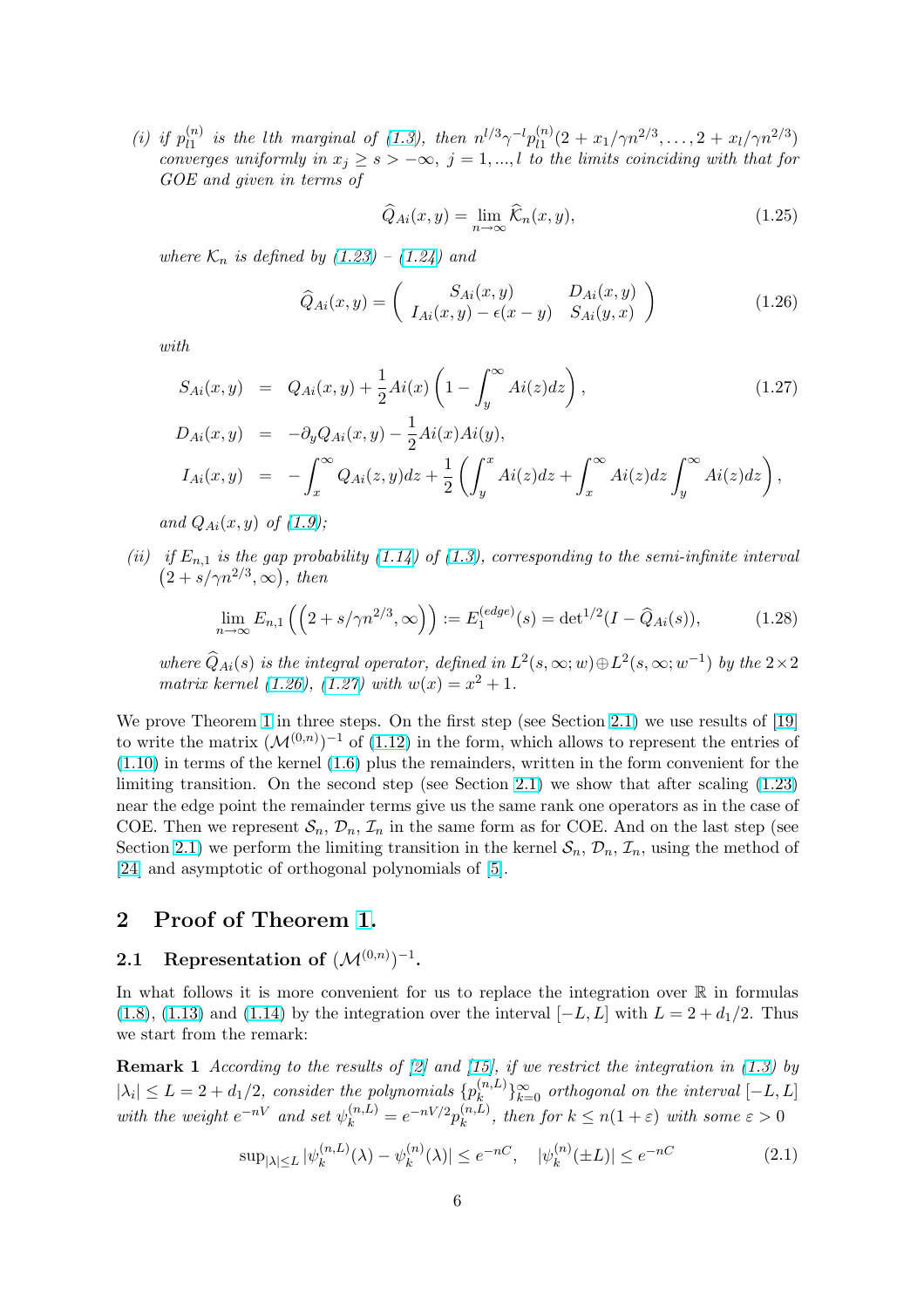<span id="page-6-0"></span>with some absolute C. Therefore from the very beginning we can take all integrals in  $(1.3)$ , (1.8), (1.13) and (1.12) over the interval  $[-L, L]$ . Note also that since V is an analytic function in  $\Omega[d_1, d_2]$  (see (1.17)), for any  $m \in \mathbb{N}$  there exists a polynomial  $V_m$  of the  $(2m)$ th degree such that

$$
|V_m(z)| \le C_0, \quad |V(z) - V_m(z)| \le e^{-Cm}, \quad z \in \Omega[d_1/2, d_2/2]. \tag{2.2}
$$

Take

$$
m = \left[\log^2 n\right] \tag{2.3}
$$

and consider the system of polynomials  $\{p_k^{(n,L,m)}\}$  $\{e^{(n,L,m)}\}_{k=0}^{\infty}$  orthogonal in the interval  $[-L, L]$  with respect to the weight  $e^{-nV_m(\lambda)}$ . Set  $\psi_k^{(n,L,m)} = p_k^{(n,L,m)}$  $\mathbb{R}^{(n,L,m)}e^{-nV_m/2}$  and construct  $\mathcal{M}_m^{(0,n)}$  by  $(1.12)$ with  $\psi_k^{(n,L,m)}$  $\sum_{k=1}^{(n,L,m)}$ . Then for any  $k \leq n + 2n^{1/2}$  and uniformly in  $\lambda \in [-L, L]$ 

$$
|\psi_k^{(n,L)}(\lambda) - \psi_k^{(n,L,m)}(\lambda)| \le e^{-C \log^2 n}, \quad |\varepsilon \psi_k^{(n,L)}(\lambda) - \varepsilon \psi_k^{(n,L,m)}(\lambda)| \le e^{-C \log^2 n}
$$
  

$$
||\mathcal{M}_m^{(0,n)} - \mathcal{M}^{(0,n)}|| \le e^{-C \log^2 n}, \quad ||(\mathcal{M}_m^{(0,n)})^{-1} - (\mathcal{M}^{(0,n)})^{-1}|| \le e^{-C \log^2 n}.
$$
 (2.4)

The proof of the first bound here is identical to the proof of  $(2.1)$  (see [15]). The second bound follows from the first one because the operator  $\varepsilon : L_2[-L, L] \to C[-L, L]$  is bounded by L. The third bound in  $(2.4)$  follows from the first, and the last bound follows from the third one and from the fact that  $||(\mathcal{M}_m^{(0,n)})^{-1}||$  is uniformly bounded [\(see](#page-5-0) [19]). [He](#page-14-0)nce

$$
|S_{n,m}(\lambda,\mu) - S_n(\lambda,\mu)| \le Cn^4 e^{-C \log^2 n} \le e^{-C' \log^2 n},\tag{2.5}
$$

and below we will study  $S_{n,m}(\lambda,\mu)$  instead of  $S_n(\lambda,\mu)$ . To simpl[ify](#page-14-0) notations we omit the indexes  $m, L$ , but keep the dependence on  $m$  in the estimates. For more detail of the replacement see [19].

To formulate the result of [19] (see Corollary 1) on the representation of  $(\mathcal{M}^{(0,n)})^{-1}$  we need also to introduce a few Toeplitz matrices. Consider the infinite matrix  $\mathcal{P} = \{P_{j,k}\}_{j,k=-\infty}^{\infty}$ in  $l_2[-\infty,\infty]$  with entries

$$
P_{j,k} = \frac{1}{2\pi} \int_{-\pi}^{\pi} P(2\cos y) e^{i(j-k)y} dy,
$$
\n(2.6)

and  $\mathcal{R} = \mathcal{P}^{-1}$ ,

$$
\mathcal{R}^{(0,n)} = \{R_{j,k}\}_{j,k=0}^{n-1} \quad R_{j,k} = R_{j-k} = \frac{1}{2\pi} \int_{-\pi}^{\pi} \frac{e^{i(j-k)x} dx}{P(2\cos x)}.
$$
\n(2.7)

It is important that (see [19], Proposition 1)

$$
|R_{j,k}| \le e^{-c|j-k|}, \quad |((\mathcal{R}^{(0,n)}))_{j,k}^{-1}| \le e^{-c|j-k|}, \tag{2.8}
$$

where  $c > 0$  is some *n*-ind[epe](#page-14-0)ndent constant. Remark also that if we denote by  $\mathcal{J}^*$  an infinite Jacobi matrix with constant coefficients

$$
\mathcal{J}^* = \{J_{j,k}^*\}_{j,k=-\infty}^{\infty}, \quad J_{j,k}^* = \delta_{j+1,k} + \delta_{j-1,k},
$$
\n(2.9)

then the spectral theorem yields that  $P = P(\mathcal{J}^*), R = P^{-1}(\mathcal{J}^*).$ 

Two more matrices which we use below have the form

$$
\mathcal{D}^{(0,n)} = \{D_{j,k}\}_{j,k=0}^{n-1}, \quad D_{j,k} = \delta_{j+1,k} - \delta_{j-1,k}.
$$
\n(2.10)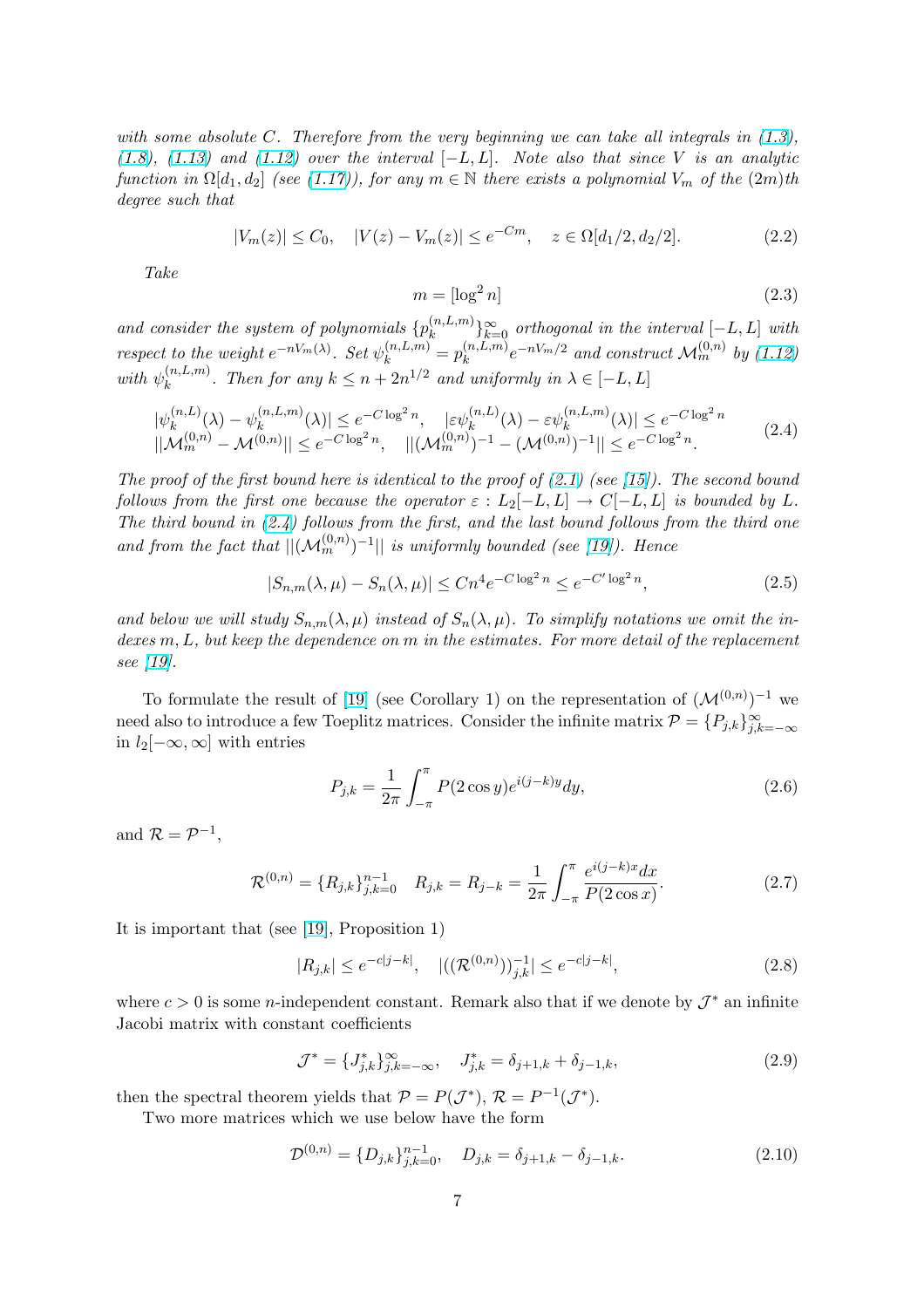<span id="page-7-0"></span>and  $\mathcal{V}^{(0,\infty)} = {\mathcal{V}_{j,l}}_{j,l=0}^{\infty}$ , where

$$
\mathcal{V}_{j,l} = \text{sign}(l-j)(\psi_j^{(n)}, V'\psi_l^{(n)})_2 = \frac{2}{n} \begin{cases} (\psi_j^{(n)}, (\psi_l^{(n)})')_2, & j > l, \\ (\psi_j^{(n)}, (\psi_l^{(n)})')_2 + O(e^{-C\log^2 n}), & j \le l. \end{cases}
$$
(2.11)

Here  $O(e^{-C \log^2 n})$  appears because of the integration by parts and bounds (2.1), (2.4).

According to Corollary 1 from [19], under conditions C1-C4

$$
(\mathcal{M}^{(0,n)})_{j,k}^{-1} = \mathcal{Q}_{j,k}^{(0,n)} + \frac{1}{2} a_j b_k + O(n^{-1/2} \log^6 n), \tag{2.12}
$$

where

$$
\mathcal{Q}_{j,k}^{(0,n)} = \frac{1}{2} \begin{cases} \mathcal{V}_{j,k}^{(0,\infty)}, & \text{for} \quad 0 \le j \le n-2m, \, 0 \le k < n, \\ (\mathcal{R}^{(0,n)})^{-1} \mathcal{D}^{(0,n)})_{j,k}, & \text{for} \quad n-2m < j < n, \, 0 \le k < n. \end{cases} \tag{2.13}
$$

and

$$
a_j = ((\mathcal{R}^{(0,n)})^{-1}e_{n-1})_j, \quad b_k = ((\mathcal{R}^{(0,n)})^{-1}r^*)_k, \quad r^*_{n-i} = R_i \tag{2.14}
$$

with  $R_i$  defined by  $(2.7)$ .

Note that since  $(\mathcal{R})_{j,k}^{-1} = \mathcal{P}_{j,k} = 0$  for  $|j - k| > 2m - 2$ , the standard linear algebra yields that  $(\mathcal{R}^{(0,n)})^{-1}$  possesses the same property, i.e.,

$$
(\mathcal{R}^{(0,n)})_{j,k}^{-1} = 0, \text{ for } |j - k| > 2m - 2 \Rightarrow \mathcal{Q}_{j,k}^{(0,n)} = 0, \text{ for } |j - k| > 2m - 2. \tag{2.15}
$$

## 2.2 Representation of the scaled kernel  $\widehat{\mathcal{K}}_n$  near the edge point.

Lemma 1 If we denote

$$
\varphi_n(x) = n^{-1/6} \gamma^{-1/2} \psi_n^{(n)}(2 + x/\gamma n^{2/3}), \quad \psi_n(x) = n^{-1/6} \gamma^{-1/2} \psi_{n-1}^{(n)}(2 + x/\gamma n^{2/3}), \quad (2.16)
$$

then

$$
\mathcal{S}_n(x, y) = \mathcal{K}_n(x, y) + \frac{1}{2} \psi_n(x) \epsilon \varphi_n(y) + r_n(x, y)
$$
  
\n
$$
\mathcal{D}_n(x, y) = -\frac{\partial}{\partial y} \mathcal{K}_n(x, y) - \frac{1}{2} \psi_n(x) \varphi_n(y) - \frac{\partial}{\partial y} r_n(x, y)
$$
  
\n
$$
\mathcal{I}_n(x, y) = \mathcal{I} \mathcal{K}_n(x, y) + \frac{1}{2} \epsilon \psi_n(x) \epsilon \varphi_n(y) + (\epsilon r_n)(x, y)
$$
\n(2.17)

where

$$
||r_n(x,y)||_1, \, ||\frac{\partial}{\partial y}r_n(x,y)||_1, \, ||(\epsilon r_n)(x,y)||_1 \leq Cn^{-1/3}\log^6 n. \tag{2.18}
$$

**Proof.** Since (2.12), (2.13) and (2.11) imply for  $j \le n - 2m$ 

$$
n\sum_{k=0}^{n-1}(\mathcal{M}^{(0,n)})_{j,k}^{-1}\epsilon\psi_k^{(n)}(\mu)=-\psi_j^{(n)}(\mu)+O(e^{-c\log^2 n}),
$$

we have

$$
-n\sum_{j=0}^{n-2m} \sum_{k=0}^{n-1} \psi_j^{(n)}(\lambda) (\mathcal{M}^{(0,n)})_{j,k}^{-1} \epsilon \psi_k^{(n)}(\mu) = \sum_{j=0}^{n-2m} \psi_j^{(n)}(\lambda) \psi_j^{(n)}(\mu) + O(e^{-c \log^2 n}). \tag{2.19}
$$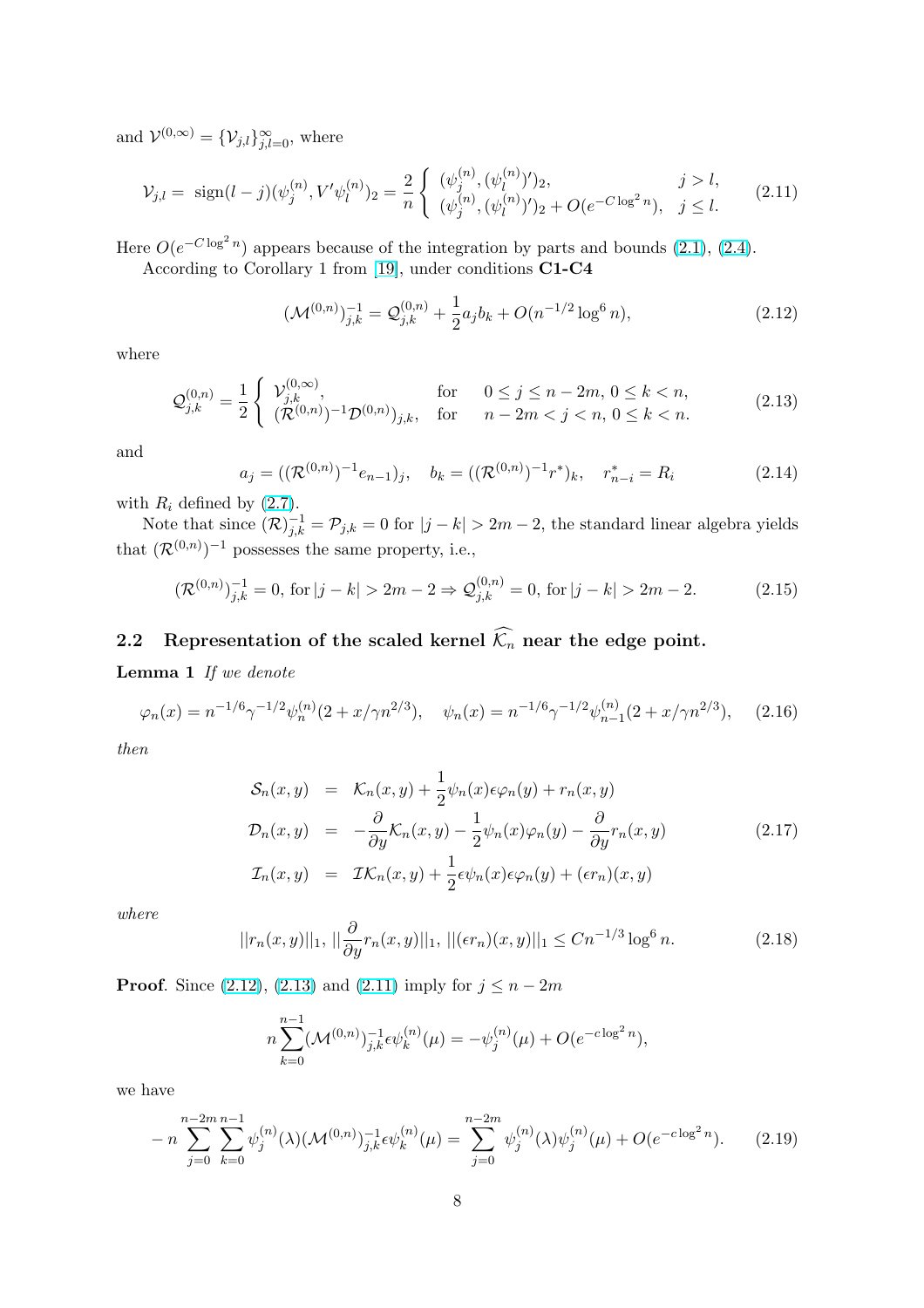<span id="page-8-0"></span>For  $n-1 \leq j > n-2m$  we need to use the result of [19] (see Eq. (68)), according to which for any  $|p - n| \leq 4 \log^2 n$  we have

$$
-\frac{1}{2}\left(\epsilon\psi_{p+1}^{(n)}(\mu) - \epsilon\psi_{p-1}^{(n)}(\mu)\right) = n^{-1}\sum_{l=0}^{\infty} R_{p,l}\psi_l^{(n)}(\mu) + n^{-1}e_p(\mu)
$$

$$
= n^{-1}\sum_{l=0}^{n-1} R_{p,l}^{(0,n)}\psi_l^{(n)}(\mu) + n^{-1}\sum_{l=n}^{\infty} R_{p,l}\psi_l^{(n)}(\mu) + n^{-1}e_p(\mu), \quad (2.20)
$$

where the remainder terms  $e_p(\mu)$  satisfy the bounds

$$
||e_p||_{L^2[-L,L]} \leq Cn^{-1/2} \log^4 n.
$$

Therefore the scaled functions  $\tilde{e}_p(x) = n^{-1/3} e_p(2 + x/\gamma n^{2/3})$  admit the bounds

$$
||\widetilde{e}_p||_{L^2(w^{-1})} \le Cn^{-1/2} \log^4 n.
$$

Hence, using the definition of  $\mathcal{D}^{(0,n)}$  (2.10) and (2.20), we obtain

$$
- n \sum_{j=n-2m+1}^{n-1} \sum_{k=0}^{n-1} \psi_j^{(n)}(\lambda) \left( (\mathcal{R}^{(0,n)})^{-1} \mathcal{D}^{(0,n)} \right)_{j,k} \epsilon \psi_k^{(n)}(\mu) = \sum_{j=n-2m+1}^{n-1} \psi_j^{(n)}(\lambda) \psi_j^{(n)}(\mu)
$$
  
+ 
$$
\frac{n}{2} \epsilon \psi_n^{(n)}(\mu) \sum_{j=n-2m+1}^{n-1} \psi_j^{(n)}(\lambda) (\mathcal{R}^{(0,n)})^{-1}_{j,n-1} + r_n^{(1)}(\lambda,\mu) + r_n^{(2)}(\lambda,\mu), \quad (2.21)
$$

where  $r_n^{(1)}(\lambda,\mu)$  collects the terms, which appear because of the second sum in the r.h.s. of (2.20), and  $r_n^{(2)}(\lambda,\mu)$  collects the remainder terms  $e_p$  of (2.20):

$$
r_n^{(1)}(\lambda, \mu) := \sum_{j=n-2m+1}^{n-1} \sum_{p=0}^{n-1} \sum_{l=n}^{\infty} (\mathcal{R}^{(0,n)})_{j,p}^{-1} R_{p,l} \psi_j^{(n)}(\lambda) \psi_l^{(n)}(\mu),
$$
  

$$
r_n^{(2)}(\lambda, \mu) := \sum_{j=n-2m+1}^{n-1} \sum_{p=0}^{n-1} (\mathcal{R}^{(0,n)})_{j,p}^{-1} \psi_j^{(n)}(\lambda) e_p(\mu).
$$

**Definition 1** We will say that some remainder kernel  $r_n^{(\alpha)}(\lambda,\mu)$   $(\alpha = 1, 2, ...)$  satisfies the bound **B** with exponents  $\kappa_1$ ,  $\kappa_2$  and  $\kappa_3$ , if

$$
||n^{-2/3}r_n^{(\alpha)}(2+x/\gamma n^{2/3}, 2+y/\gamma n^{2/3})||_1 \le Cn^{-\kappa_1}m^{\kappa_2}\log^{\kappa_3} n.
$$
 (B)

According to the results of [5], we have

$$
n^{-1/6}\gamma^{-1/2}\psi_j^{(n)}(2+x/\gamma n^{2/3}) = Ai(x+(n-j)/c_*n^{1/3})(1+O(n^{-1/3})), \quad (2.22)
$$
  

$$
|n^{-1/6}\gamma^{-1/2}\psi_j^{(n)}(2+x/\gamma n^{2/3})| \le Ce^{-x},
$$

where  $c_*$  is some constant not important for us. These asymptotic implies, in particular, that

$$
||n^{-1/6}\gamma^{-1/2}\psi_j^{(n)}(2+x/\gamma n^{2/3})||_{L^2(w)} \le C,
$$
  

$$
||n^{-1/6}\gamma^{-1/2}\psi_j^{(n)}(2+x/\gamma n^{2/3})||_{L^2(w^{-1})} \le C,
$$
 (2.23)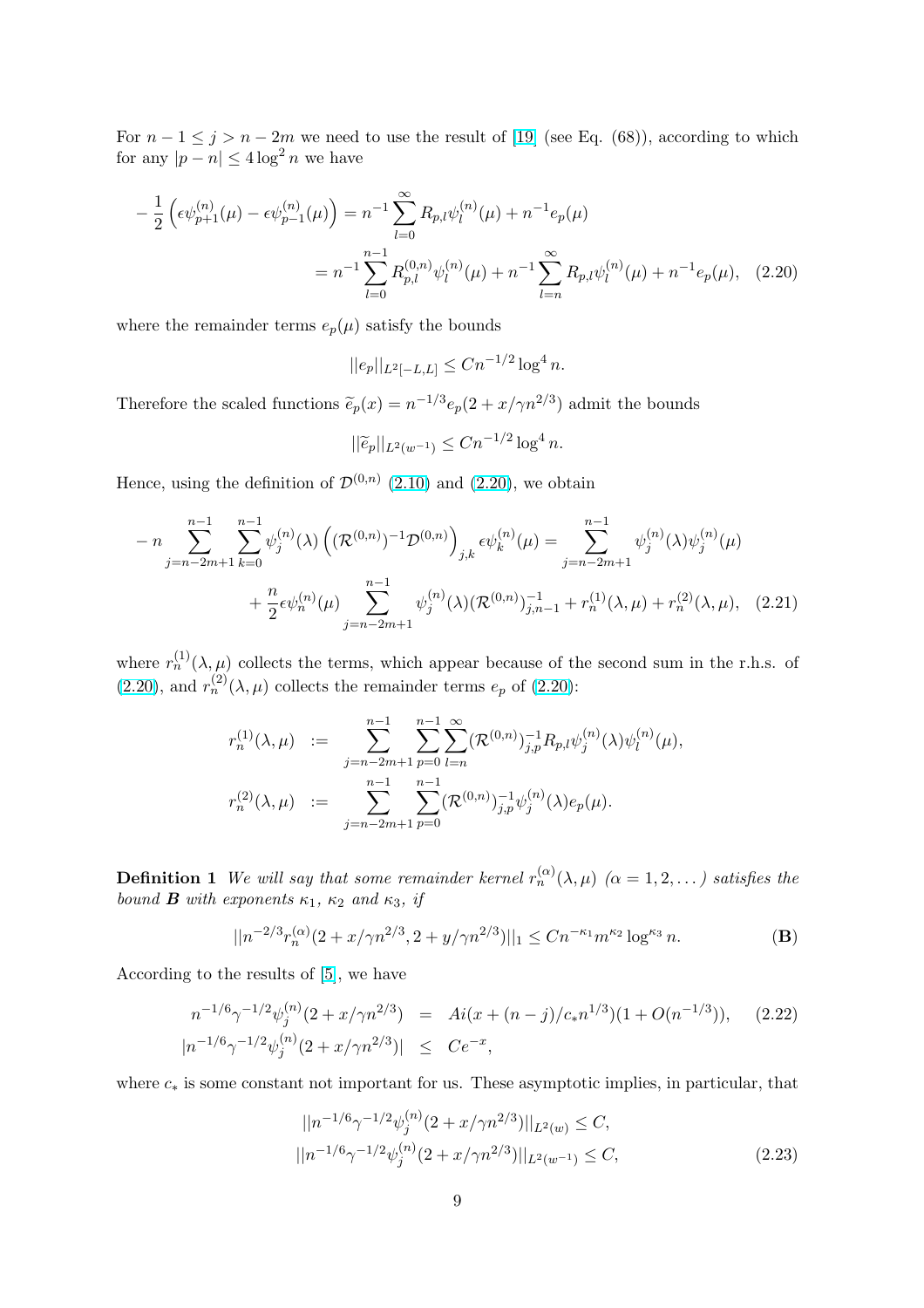Using the asymptotic, (2.8) and (1.16), we obtain that  $r_n^{(1)}(\lambda,\mu)$  satisfies (**B**) with  $\kappa_1 = 1/3$ ,  $\kappa_2 = 1, \, \kappa_3 = 0.$ 

Similarly, using (2.20), (2.22), (2.8) and (1.16), we get that  $r_n^{(2)}(\lambda,\mu)$  satisfies (**B**) with  $\kappa_1 = 2/3, \, \kappa_2 = 1, \, \kappa_3 = 4.$ 

Moreover, if we den[ote](#page-6-0)

$$
r_n^{(3)}(\lambda,\mu) = n\epsilon \psi_n^{(n)}(\mu) \sum_{j=n-2m+1}^{n-1} (\psi_j^{(n)}(\lambda) - \psi_{n-1}^{(n)}(\lambda)) (\mathcal{R}^{(0,n)})_{j,n-1}^{-1}
$$
 (2.24)

then  $(2.19)$  and  $(2.21)$  give us

$$
- n \sum_{j=0}^{n-1} \sum_{k=0}^{n-1} \psi_j^{(n)}(\lambda) (\mathcal{M}^{(0,n)})_{j,k}^{-1} \epsilon \psi_k^{(n)}(\mu) = K_n(\lambda, \mu)
$$
  
+ 
$$
\frac{n}{2} \epsilon \psi_n^{(n)}(\mu) \psi_{n-1}^{(n)}(\lambda) ((\mathcal{R}^{(0,n)})^{-1} e_{n-1}, u) + r_n^{(1)}(\lambda, \mu) + r_n^{(2)}(\lambda, \mu) + r_n^{(3)}(\lambda, \mu), \quad (2.25)
$$

where  $u$  is a vector, whose components are given by

$$
u_i = 1, \quad i \in [n-2m, n-1], \quad u_i = 0, \quad i \notin [n-2m, n-1],
$$
 (2.26)

and the remainder term  $r_n^{(3)}$  in view of (2.22), (2.8) and (1.16) satisfies the bound (**B**) with  $\kappa_1 = 1/3, \, \kappa_2 = 1, \, \kappa_3 = 0.$ 

Now we consider the term (see (2.12))

$$
A(\lambda, \mu) = \frac{n}{2} \sum_{k=n-2m}^{n-1} a_k \psi_k^{(n)}(\lambda) \sum_{j=n-2m}^{n-1} b_j \epsilon \psi_j^{(n)}(\mu).
$$

Using (2.20) and (2.22), similarly to the above it is easy to obtain that

$$
A(\lambda,\mu) = \frac{n}{2} (a,u)(b,u) \psi_{n-1}^{(n)}(\lambda) \epsilon \psi_n^{(n)}(\mu) + r_n^{(4)}(\lambda,\mu), \qquad (2.27)
$$

where u [is d](#page-8-0)efine[d in \(](#page-8-0)2.26), and the remainder  $r_n^{(4)}$  satisfies the bound (**B**) with  $\kappa_1 = 1/3$ ,  $\kappa_2 = 0, \, \kappa_3 = 0.$ 

Let us find  $(a, u)(b, u)$ . Making transposition in  $(2.12)$  and taking into account that  $(\mathcal{M}^{(0,n)})^{-1}$  and  $\mathcal{D}^{(0,n)}$  are skew symmetric matrices, we get

$$
-(\mathcal{M}^{(0,n)})_{j,k}^{-1} = -\frac{1}{2}(\mathcal{D}^{(0,n)}(\mathcal{R}^{(0,n)})^{-1})_{j,k} + \frac{1}{2}a_k b_j + O(n^{-1/2}\log n).
$$

Taking the sum of the equation with  $(2.12)$  and applying the result to u we get

$$
(a, u)(b, u) = \frac{1}{2}([\mathcal{D}^{(0,n)}, (\mathcal{R}^{(0,n)})^{-1}]u, u) = -((\mathcal{R}^{(0,n)})^{-1}u, \mathcal{D}^{(0,n)}u) + O(n^{-1/2}m^2 \log n).
$$

But it is easy to see that

$$
\mathcal{D}^{(0,n)}u = -e_{n-1} + e_{n-2m} + e_{n-2m-1}
$$

Hence,

$$
(a, u)(b, u) = ((\mathcal{R}^{(0,n)})^{-1}e_{n-1}, u) - ((\mathcal{R}^{(0,n)})^{-1}(e_{n-2m} + e_{n-2m-1}), u) + O(n^{-1/2}m^2 \log n).
$$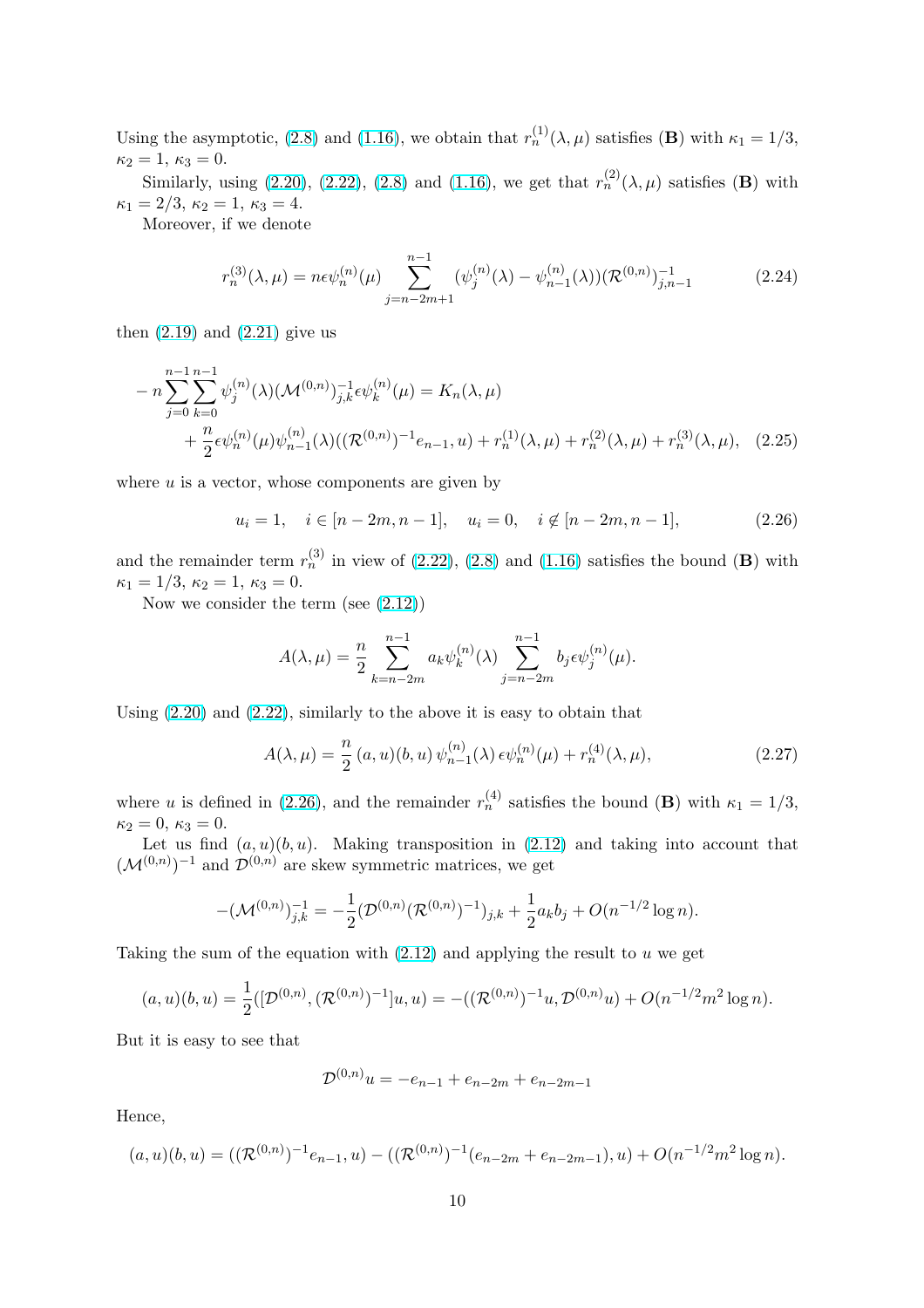<span id="page-10-0"></span>Moreover, since  $\mathcal{P} = \mathcal{R}^{-1}$  has only  $2m - 2$  nonzero diagonals, the standard linear algebra argument yields that for  $j \leq n-2m \, (\mathcal{R}^{(0,n)})^{-1} e_j = \mathcal{P} e_j$ . Then, using (2.6) and (2.26), we obtain

$$
(\mathcal{P}(e_{n-2m} + e_{n-2m-1}), u) = P(2)
$$

Finally

$$
(a, u)(b, u) = ((\mathcal{R}^{(0,n)})^{-1}e_{n-1}, u) - P(2) + O(n^{-1/2}m^2 \log n). \tag{2.28}
$$

Then, combining (2.25) with (2.28) and bounds (**B**) for  $r_n^{(\alpha)}(\lambda,\mu)$  with  $\alpha = 1,2,3,4$ , we get the first line of  $(2.17)$ . The second line of  $(2.17)$  can be proved similarly, if we use that  $(2.22)$ can be differentiated. To prove the last line of (2.17) we used that (2.22) implies that for  $|k - n| = o(n)$ 

$$
|\epsilon \psi_k(\mu)| \le Cn^{-1/2}.\tag{2.29}
$$

Hence

$$
||\epsilon \psi_k(2 + x/\gamma n^{2/3})||_{L^2(w^{-1})} \le Cn^{-1/2}.
$$
\n(2.30)

Using these bounds we get the estimates for  $\epsilon r^{(1)}(\lambda, \mu)$  and  $\epsilon r^{(2)}(\lambda, \mu)$ . The bound for  $\epsilon r^{(3)}(\lambda, \mu)$  and  $\epsilon r^{(4)}(\lambda, \mu)$  follow from (2.20) (1.16), (2.23) and (2.8).  $\Box$ 

Let us transform the kernel  $K_n$ . We use the representation

$$
K_n(\lambda, \mu) = \frac{n}{2} \sum_{k=0}^{n-1} \sum_{j=n}^{\infty} V'(\mathcal{J}^{(n)})_{j,k} \int_0^{\infty} d\nu \left( \psi_k^{(n)}(\lambda + \nu) \psi_j^{(n)}(\mu + \nu) + \psi_k^{(n)}(\mu + \nu) \psi_j^{(n)}(\lambda + \nu) \right).
$$
\n(2.31)

The representation can be obtained by taking  $\frac{\partial}{\partial \lambda} + \frac{\partial}{\partial \mu}$  from both sides of (2.31) and using of (2.11) to expand  $\frac{\partial}{\partial \lambda} \psi_k^{(n)}$  $\binom{n}{k}(\lambda)$  with respect to the basis  $\{\psi_j^{(n)}\}$  $\{n\}\}_{j=1}^{\infty}$ .

Using the same trick as above, on the basis of (2.22) and (1.16) it is easy to show that

$$
K_n(\lambda, \mu) = \frac{n}{2} \left( \sum_{k=0}^{n-1} \sum_{j=n}^{\infty} V'(\mathcal{J}^{(n)})_{j,k} \right) \int_0^{\infty} d\nu \left( \psi_n^{(n)}(\lambda + \nu) \psi_{n-1}^{(n)}(\mu + \nu) + \psi_n^{(n)}(\mu + \nu) \psi_{n-1}^{(n)}(\lambda + \nu) \right) + r_n^{(5)}(\lambda, \mu). \tag{2.32}
$$

where  $r_n^{(5)}(\lambda,\mu)$  satisfies (**B**) with  $\kappa_1 = 1/3$ ,  $\kappa_2 = \kappa_3 = 0$ .

Moreover, using (1.22), we have

$$
V_n^s := \sum_{k=0}^{n-1} \sum_{j=n}^{\infty} V'(\mathcal{J}^{(n)})_{j,k} = \sum_{k=0}^{n-1} \sum_{j=n}^{\infty} V'(\mathcal{J}^*)_{j,k} + O(n^{-1}) = \sum_{k=1}^{\infty} kV'_k + O(n^{-1}),
$$

where

$$
V'_{k} = \frac{1}{2\pi} \int_{-\pi}^{\pi} V'(2\cos x) e^{ikx} dx.
$$

On the other hand, it is evident that if we consider

$$
\mathcal{V}(x) = \sum_{k=0}^{n-1} V'_k \sin kx,
$$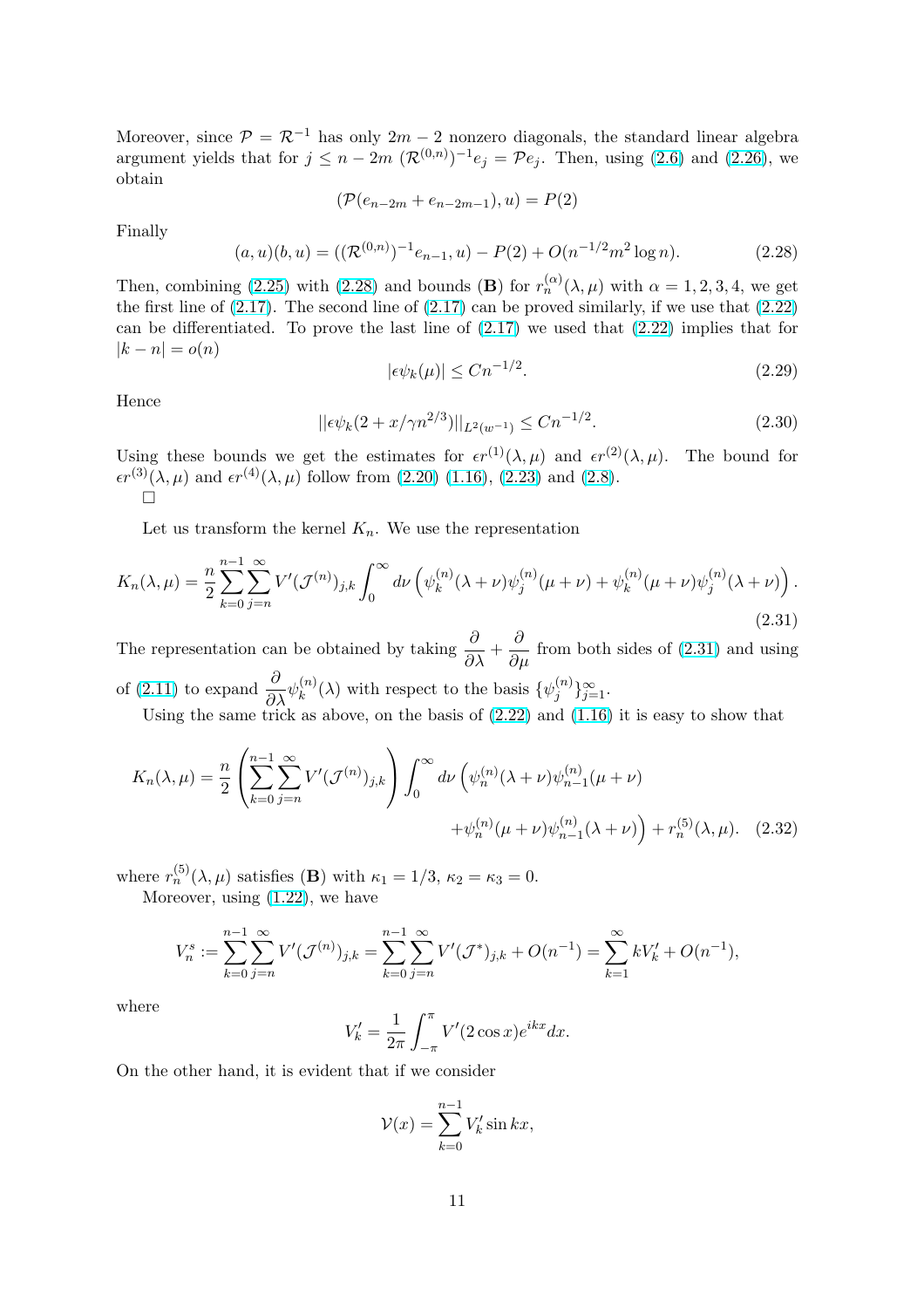<span id="page-11-0"></span>then

$$
V_n^s = \frac{d}{dx}\mathcal{V}(x)\Big|_{x=0} + O(n^{-1}).
$$

But it was proved in [19] (see Lemma 1) that  $\mathcal{V}(x) = \sin x P(2 \cos x)$ . Thus we get

$$
V_n^s = P(2) + O(n^{-1}),
$$

and we obtain from  $(2.32)$  $(2.32)$  $(2.32)$  that the kernel  $\mathcal{K}_n$  from  $(1.23)$  can be represented in the form

$$
\mathcal{K}_n(x,y) = \frac{1}{2} \int_0^\infty dz \left( \psi_n(x+z) \varphi_n(y+z) + \psi_n(y+z) \varphi_n(x+z) \right) + r_n^{(6)}(x,y), \tag{2.33}
$$

where  $||r_n^{(6)}||_1 \leq Cn^{-1/3}$  $||r_n^{(6)}||_1 \leq Cn^{-1/3}$  $||r_n^{(6)}||_1 \leq Cn^{-1/3}$ . Hence, the kernel  $S_n$  is re[presen](#page-4-0)ted in the form

$$
S_n(x,y) = \frac{1}{2} \int_0^\infty dz \left( \psi_n(x+z) \varphi_n(y+z) + \psi_n(y+z) \varphi_n(x+z) \right) + \frac{n}{2} \psi_n(x) \epsilon \varphi_n(y) + r_n(x,y), \quad ||r_n||_1 \leq C m n^{-1/3}. \quad (2.34)
$$

Corresponding representations for  $\mathcal{D}_n$  and  $\mathcal{I}_n$  follows from this one.

#### 2.3 Limiting transition in the kernels

We will prove now that the kernels  $S_n$ ,  $\mathcal{D}_n$  and  $\mathcal{I}_n$  converge to their limit in the corresponding trace norms. As it was mentioned in Introduction, it is enough to show the convergence of  $\det(I - \widehat{\mathcal{K}_n})$  to  $\det(I - \widehat{\mathcal{Q}_{Ai}})$ , i.e., to prove assertion (ii) of Theorem 1.

Using (2.34), we can prove that  $S_n$  converges in the trace norm to  $S_{Ai}$ , repeating almost literally argument of [24], but using (2.22) instead of classical asymptotic for Hermite polynomials. Indeed, relations (2.22) yield

$$
\lim_{n \to \infty} ||\varphi_n(\cdot + z) - Ai(\cdot + z)||_{L^2(w)} = \lim_{n \to \infty} ||\psi_n(\cdot + z) - Ai(\cdot + z)||_{L^2(w)} = 0.
$$
 (2.35)

Let us prove that  $\mathcal{K}_n : L^2(w) \to L^2(w)$  of (1.23) converges in the  $||...||_1$  norm to  $Q_{Ai}$ :  $L^2(w) \to L^2(w)$ , where  $Q_{Ai}$  is defined in (1.9). Using (2.22), (1.9), and (1.16) we have

$$
||\mathcal{K}_n - Q_{Ai}||_1 \leq
$$
\n
$$
\frac{1}{2} \int_0^\infty (||\varphi_n(\cdot + z) - Ai(\cdot + z)||_{L^2(w)} + ||\psi_n(\cdot + z) - Ai(\cdot + z)||_{L^2(w)})
$$
\n
$$
\times (||\varphi_n(\cdot + z)||_{L^2(w^{-1})} + ||\psi_n(\cdot + z)||_{L^2(w^{-1})} + ||Ai(\cdot + z)||_{L^2(w^{-1})}) dz
$$
\n
$$
\leq C \int_0^\infty (||\varphi(\cdot + z) - Ai(\cdot + z)||_{L^2(w)} + ||\psi(\cdot + z) - Ai(\cdot + z)||_{L^2(w)}) e^{-z} dz
$$
\n(2.36)

for some *n*-independent  $C > 0$ . Here we have again used  $(2.22)$ , implying

$$
||\varphi_n(\cdot+z)||_{L^2(w^{-1})} \le Ce^{-z}, \quad ||\psi_n(\cdot+z)||_{L^2(w^{-1})} \le Ce^{-z}.\tag{2.37}
$$

Now we can use the dominated convergence theorem to [make t](#page-8-0)he limit  $n \to \infty$  in (2.36).

To pass to the limit  $n \to \infty$  in  $\psi_n(x) \in \varphi_n(y)$ , remark that uniformly in  $y > s$ 

$$
\epsilon \varphi_n(y) = c_{\varphi_n} - \int_y^{n^{2/3} \gamma(L-2)} \varphi_n(z) dz,
$$
  

$$
c_{\varphi_n} = \frac{1}{2} \int_{-n^{2/3} \gamma(L+2)}^{n^{2/3} \gamma(L-2)} \varphi_n(z) dz = \frac{n^{1/2}}{2} \int_{-L}^{L} \psi_n^{(n)}(\lambda) d\lambda,
$$
 (2.38)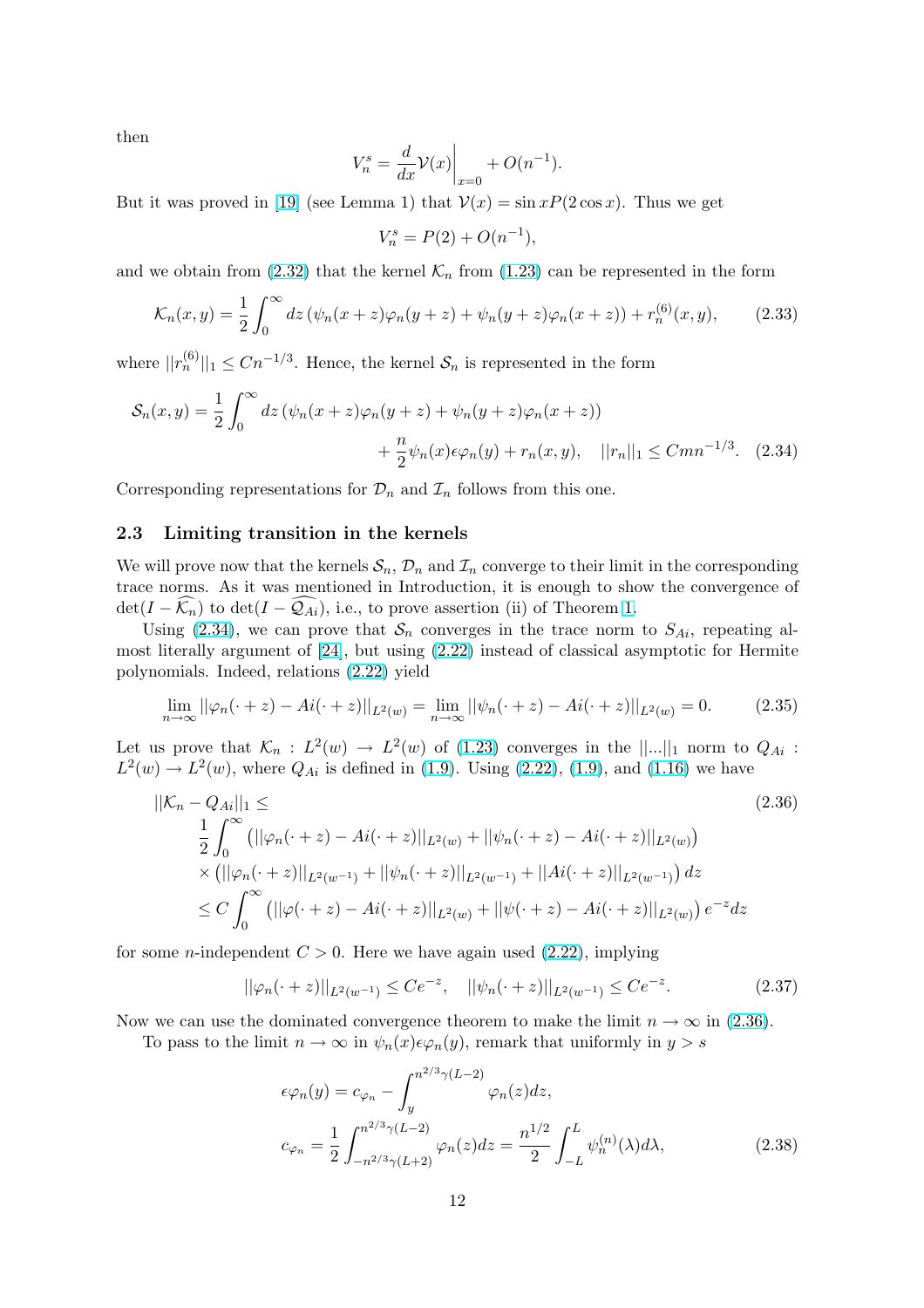where  $L$  was defined in Remark 1. But according to the results of [5],

$$
n^{1/2} \int_{-2+n^{-1/4}}^{2-n^{-1/4}} \psi_n^{(n)}(\lambda) d\lambda \to 0,
$$
  

$$
n^{1/2} \left( \int_{2+n^{-1/4}}^{L} + \int_{-L}^{-2-n^{-1/4}} \right) \psi_n^{(n)}(\lambda) d\lambda \to 0, \quad n \to \infty.
$$

Thus, (2.22) and the evenness of  $\psi_n^{(n)}$  yield

$$
\lim_{n \to \infty} c_{\varphi_n} = \lim_{n \to \infty} n^{1/2} \int_{2-n^{-1/4}}^{2+n^{-1/4}} \psi_n^{(n)}(\lambda) d\lambda = \int_{-\infty}^{\infty} Ai(x) dx = 1.
$$

Moreo[ver, \(2](#page-8-0).22) allow us to pass to the limit  $n \to \infty$  in the second term of the representation (2.38) of  $\epsilon \varphi_n$ . Thus we have uniformly in  $y \geq s > -\infty$ 

$$
\lim_{n \to \infty} \epsilon \varphi_n(y) = 1 - \int_y^\infty Ai(z) dz.
$$

[Now](#page-11-0) (1.16) implies

$$
\lim_{n\to\infty}\left(\mathcal{K}_n(x,y)+\frac{1}{2}\psi_n(x)\epsilon\varphi_n(y)\right)=Q_{Ai}(x,y)+\frac{1}{2}Ai(x)\left(1-\int_y^\infty Ai(z)dz\right),
$$

where [the](#page-3-0) limit is understood in the  $|| \dots ||_1$ -norm.

To prove that  $-\partial_y \mathcal{K}_n : L^2(w^{-1}) \to L^2(w)$  converges in the  $||...||_1$  norm to  $-\partial_y Q_{Ai}$ :  $L^2(w^{-1}) \to L^2(w)$ , we repeat the argument used in (2.36), taking into account (1.16) with  $w_1 = w^{-1}$  and  $w_2 = w$ . Moreover, we use the relations (2.35),

$$
||\varphi_n(\cdot+z)||_{L^2(w)} \le C'e^{-z}, \quad ||\psi_n(\cdot+z)||_{L^2(w)} \le C'e^{-z}, \tag{2.39}
$$

and

$$
\lim_{n \to \infty} ||\varphi'_n(\cdot + z) - Ai'(\cdot + z)||_{L^2(w)} = \lim_{n \to \infty} ||\psi'_n(\cdot + z) - Ai'(\cdot + z)||_{L^2(w)} = 0.
$$

We obtain then

$$
\lim_{n \to \infty} \left( -\partial_y \mathcal{K}_n(x, y) - \psi_n(x) \varphi_n(y) \right) = -\partial_y Q_{Ai}(x, y) - \frac{1}{2} Ai(x) Ai(y),
$$

where the limit is understood in the  $||...||_1$  norm.

 $\cdot$ 

We are left to prove that  $\mathcal{I}_n : L^2(w) \to L^2(w^{-1})$  converges in the  $||...||_1$  norm to the operator from  $L^2(w)$  to  $L^2(w^{-1})$ , defined by the kernel

$$
\int \epsilon(x-x')Q_{Ai}(x',y)dx'.
$$

To this end denote

$$
\Phi_n(x) = \int_x^\infty \varphi_n(x') dx', \quad \Psi_n(x) = \int_x^\infty \psi_n(x') dx'.
$$

Then

$$
\epsilon \varphi_n(x) = \frac{1}{2} \int_{-\infty}^{\infty} \varphi_n(x') dx' - \Phi_n(x) = c_{\varphi_n} - \Phi_n(x),
$$
  
\n
$$
\epsilon \psi_n(x) = \frac{1}{2} \int_{-\infty}^{\infty} \psi_n(x') dx' - \Psi_n(x) = -\Psi_n(x)
$$
  
\n
$$
\epsilon \mathcal{K}_n(x, y) = \frac{1}{2} \int_{0}^{\infty} dz (\epsilon \psi_n(x + z) \varphi_n(y + z) + \epsilon \varphi_n(x + z) \psi_n(y + z))
$$
  
\n
$$
= -\frac{1}{2} \int_{0}^{\infty} dz (\Psi_n(x + z) \varphi_n(y + z) + \Phi_n(x + z) \psi_n(y + z)) + \frac{c_{\varphi_n}}{2} \Psi_n(y).
$$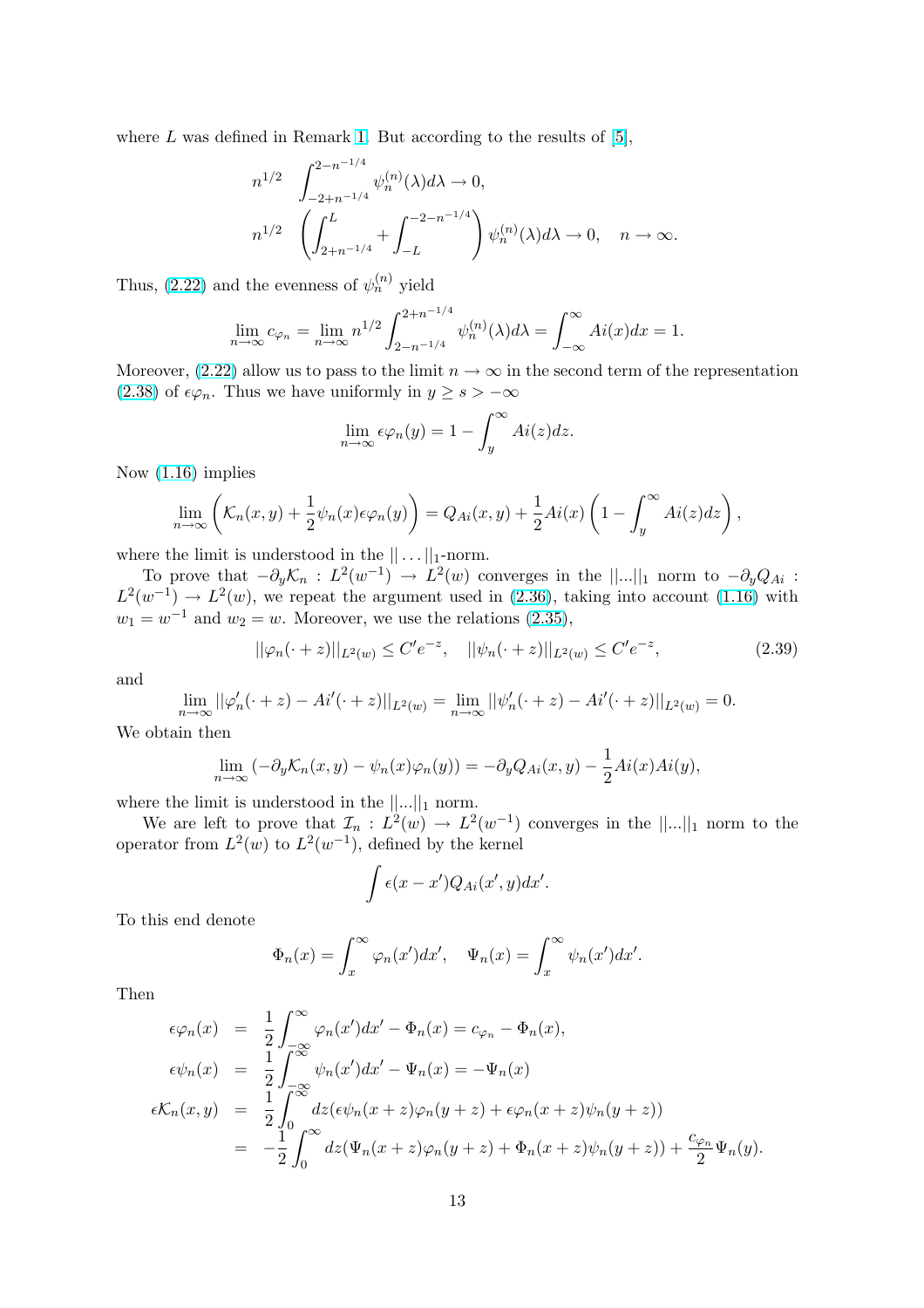<span id="page-13-0"></span>Here the second relation follows from the fact that  $\psi_n$  is an odd function (because  $\psi_{n-}^{(n)}$ )  $\binom{n}{n-1}$  is odd), and the third one follows from the first, and the second, combined with (2.38). Hence, repeating again the argument used in (2.36) and taking into account that (2.22) implies

$$
\lim_{n \to \infty} ||\Psi_n(x) - \int_x^{\infty} Ai(x') dx' ||_{L^2(w^{-1})} = \lim_{n \to \infty} ||\Phi_n(x) - \int_x^{\infty} Ai(x') dx' ||_{L^2(w^{-1})} = 0,
$$

and

$$
||\Psi_n(\cdot+z)||_{L^2(w^{-1})} \le Ce^{-z}, \quad ||\Phi_n(\cdot+z)||_{L^2(w^{-1})} \le Ce^{-z},
$$

we obtain

$$
\lim_{n \to \infty} \mathcal{I}_n(x, y) = -\int_x^{\infty} Q_{Ai}(x', y) dx' + \frac{1}{2} \left( \int_y^x Ai(x') dx' + \int_x^{\infty} Ai(x') dx' \int_y^{\infty} Ai(y') dy' \right),
$$

where the limit is understood in the  $|| \dots ||_1$  norm. Thus we have proved assertion (ii).

Note that we have also proved that  $\lim_{n\to\infty} \widehat{\mathcal{K}}_n(x, y) = \widehat{Q}_{Ai}(x, y)$  uniformly in  $x, y \in$  $(s, \infty)$ . Hence assertion (i) is also proved.  $\square$ 

#### References

- [1] Albeverio, S., Pastur, L., Shcherbina, M.: On Asymptotic Properties of the Jacobi Matrix Coefficients. Matem. Fizika, Analiz, Geometriya 4, 263-277 (1997)
- [2] Albeverio, S., Pastur, L., Shcherbina, M.: On the  $1/n$  expansion for some unitary invariant ensembles of random matrices. Commun. Math. Phys. 224, 271-305 (2001)
- [3] Boutet de Monvel, A., Pastur L., Shcherbina M.: On the statistical mechanics approach in the random matrix theory. Integrated density of states. J. Stat. Phys. 79, 585-611 (1995)
- [4] Claeys, T., Kuijalaars, A.B.J.: Universality of the double scaling limit in random matrix models, Comm. Pure Appl. Math. 59, 1573-1603 (2006)
- [5] Deift, P., Kriecherbauer, T., McLaughlin, K., Venakides, S., Zhou, X.: Uniform asymptotics for polynomials orthogonal with respect to varying exponential weights and applications to universality questions in random matrix theory. Commun. Pure Appl. Math. 52, 1335-1425 (1999)
- [6] Deift, P., Gioev, D.: Universality in random matrix theory for orthogonal and symplectic ensembles. Int. Math. Res. Papers. 2007, 004-116
- [7] Deift, P., Gioev, D.: Universality at the edge of the spectrum for unitary, orthogonal, and symplectic ensembles of random matrices Comm. Pure Appl. Math. 60, 867-910 (2007)
- [8] Deift, P., Gioev, D., Kriecherbauer, T., Vanlessen, M.: Universality for orthogonal and symplectic Laguerre-type ensembles. J.Stat.Phys 129, 949-1053 (2007)
- [9] Dyson, D.J.: A Class of Matrix Ensembles. J.Math.Phys.,13, 90-107 (1972)
- [10] Johansson, K.: On fluctuations of eigenvalues of random Hermitian matrices. Duke Math. J. 91, 151-204 (1998)
- [11] I. C. Gohberg and M. G. Krein: Introduction to the Theory of Linear Nonselfadjoint Operators. AMS, Providence, 1969.
- [12] Levin L.,Lubinskky D.S.: Universality limits in the bulk for varying measures. Adv. Math. 219, 743-779 (2008)
- [13] M.L.Mehta, M.L.: Random Matrices. New York: Academic Press, 1991